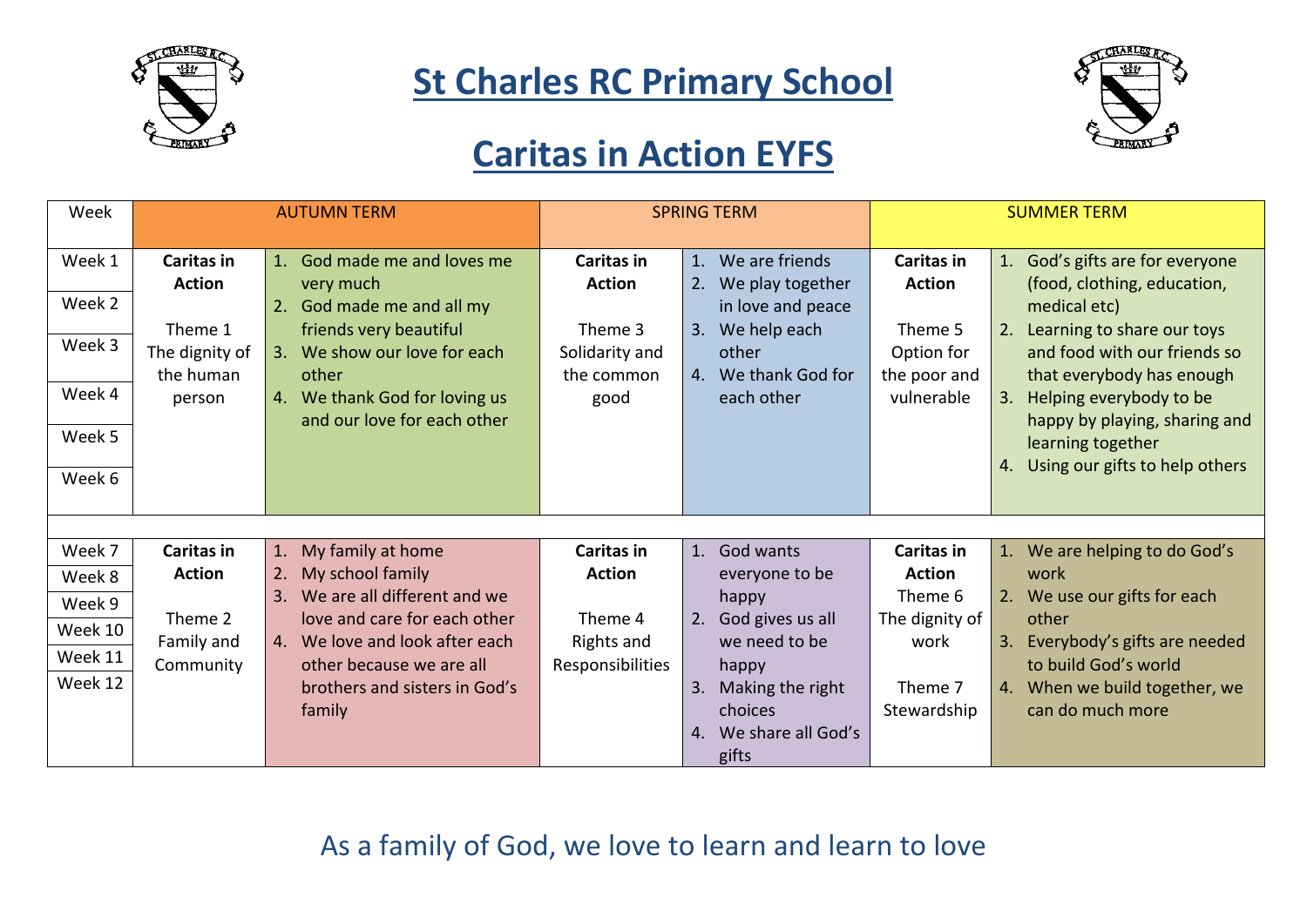



#### **Caritas in Action KS1**

| Week    | <b>AUTUMN TERM</b> |                                | <b>SPRING TERM</b> |                              | <b>SUMMER TERM</b> |                                  |
|---------|--------------------|--------------------------------|--------------------|------------------------------|--------------------|----------------------------------|
| Week 1  | <b>Caritas in</b>  | 1. God loves us equally as     | Caritas in         | 1. We are brothers and       | <b>Caritas in</b>  | 1. Some of God's family have     |
|         | <b>Action</b>      | His children                   | <b>Action</b>      | sisters - one family - one   | <b>Action</b>      | plenty of food, toys and         |
| Week 2  |                    | We are all different and<br>2. |                    | world                        |                    | clothes. Some don't              |
|         | Theme 1            | amazing                        | Theme 3            | 2. We learn together         | Theme 5            | Exploring the feelings of<br>2.  |
| Week 3  | The dignity of     | 3. We love and look after      | Solidarity and     | We build together a<br>3.    | Option for         | those who have plenty and        |
|         | the human          | each other because we          | the common         | community of peace           | the poor and       | those who have little            |
| Week 4  | person             | are brothers and sisters       | good               | 4. We celebrate together     | vulnerable         | 3. Working together to make      |
|         |                    | Loving each other<br>4.        |                    |                              |                    | our family happy.                |
| Week 5  |                    | makes us stronger              |                    |                              |                    | <b>Exploring fairness and</b>    |
|         |                    |                                |                    |                              |                    | justice                          |
| Week 6  |                    |                                |                    |                              |                    | 4. Who needs our help? How       |
|         |                    |                                |                    |                              |                    | can we help?                     |
|         |                    |                                |                    |                              |                    |                                  |
| Week 7  | Caritas in         | We are all part of a<br>1.     | Caritas in         | 1. Happiness is? Exploring   | Caritas in         | Everybody's work is<br>1.        |
| Week 8  | <b>Action</b>      | community                      | <b>Action</b>      | what makes us happy          | <b>Action</b>      | valuable and important for       |
| Week 9  |                    | We look after and care<br>2.   |                    | Finding happiness with<br>2. | Theme 6            | the community                    |
| Week 10 | Theme 2            | for each other                 | Theme 4            | each other                   | The dignity of     | Working together to build<br>2.  |
|         | Family and         | 3. I belong to my family       | Rights and         | 3. Helping each other to     | work               | up our school family             |
| Week 11 | Community          | and my community               | Responsibilities   | make the right choices       |                    | Finding my special job $-$<br>3. |
| Week 12 |                    | 4. My community needs          |                    | 4. Fair share for all        | Theme 7            | my gift to the world             |
|         |                    | me                             |                    |                              | Stewardship        | 4. Working hard to be the        |
|         |                    |                                |                    |                              |                    | best you can be                  |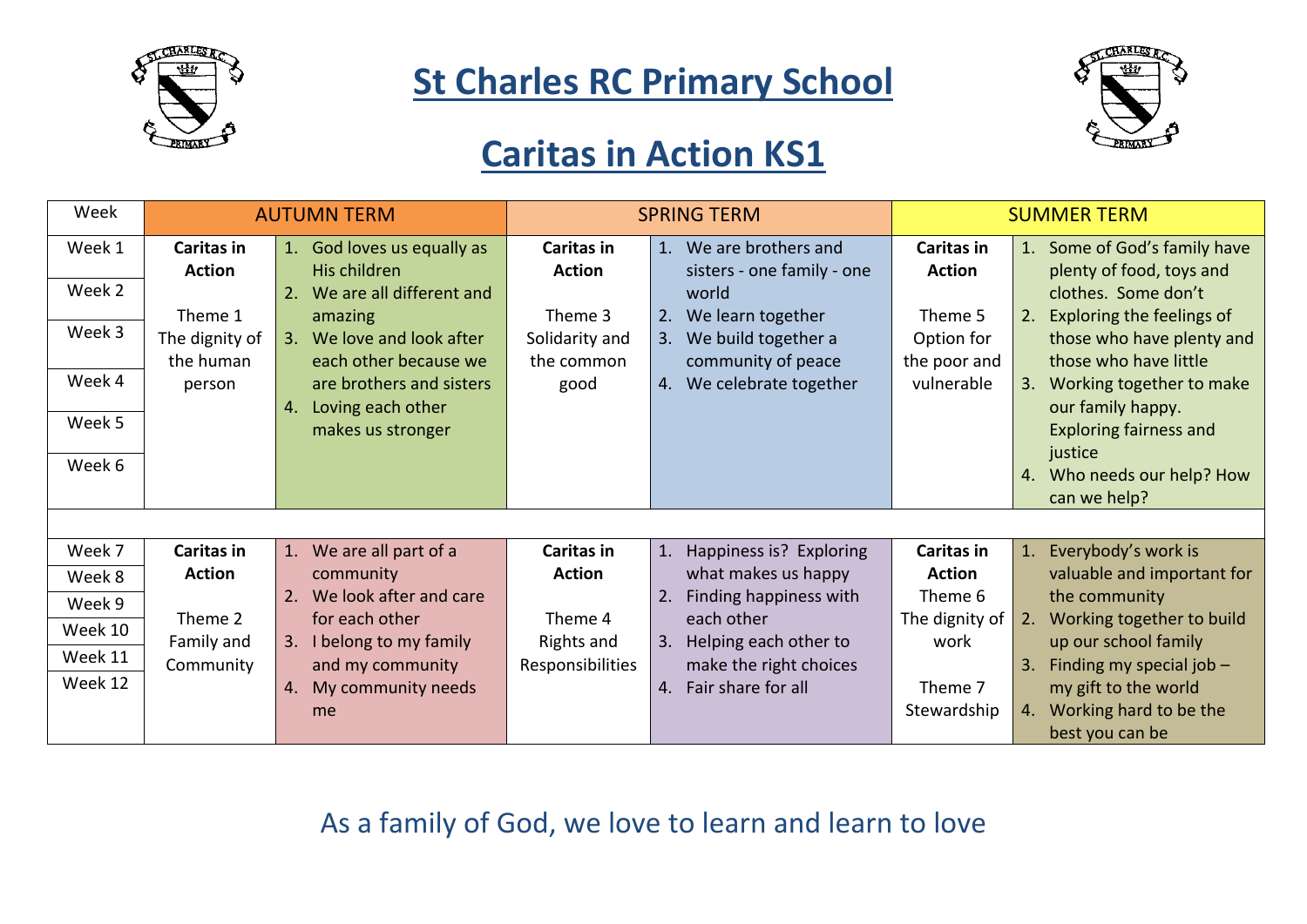



#### **Caritas in Action KS2**

| Week    | <b>AUTUMN TERM</b> |                                  | <b>SPRING TERM</b> |                            | <b>SUMMER TERM</b> |                                               |
|---------|--------------------|----------------------------------|--------------------|----------------------------|--------------------|-----------------------------------------------|
| Week 1  | Caritas in         | 1. We are all equal in God's     | Caritas in         | 1. I listen to you with my | Caritas in         | 1. Why are some parts of our                  |
|         | <b>Action</b>      | eyes and loved                   | <b>Action</b>      | ears, eyes, heart and      | <b>Action</b>      | area richer or poorer than                    |
| Week 2  |                    | 2. I have been given a special   |                    | mind                       |                    | others?                                       |
|         | Theme 1            | gift for the world               | Theme 3            | 2. We walk together as a   | Theme 5            | What are the needs of those                   |
| Week 3  | The dignity        | 3. Each person is unique and     | Solidarity and     | people of peace            | Option for         | in a poor area compared                       |
|         | of the             | irreplaceable - everyone         | the common         | 3. We face challenges      | the poor and       | with those in a rich area?                    |
| Week 4  | human              | matters                          | good               | together                   | vulnerable         | Helping each other to see<br>3.               |
|         | person             | 4. People matter more then       |                    | 4. Building our mission    |                    | brothers and sisters, not                     |
| Week 5  |                    | possessions                      |                    | team                       |                    | strangers in need. National                   |
|         |                    |                                  |                    |                            |                    | Being Christ's voice in our<br>$\mathbf{4}$ . |
| Week 6  |                    |                                  |                    |                            |                    | area for those who need us                    |
|         |                    |                                  |                    |                            |                    | the most                                      |
|         |                    |                                  |                    |                            |                    |                                               |
| Week 7  | Caritas in         | What makes community?<br>1.      | Caritas in         | 1. Barriers to happiness   | Caritas in         | 1. How does work build us up?                 |
| Week 8  | <b>Action</b>      | Who is in my community?<br>2.    | <b>Action</b>      | 2. Exploring our           | <b>Action</b>      | 2. The many sides of working                  |
| Week 9  |                    | Building up the community<br>3.  |                    | responsibilities for each  |                    | together to build up                          |
|         | Theme 2            | Building up the Kingdom of<br>4. | Theme 4            | other                      | Theme 6            | community                                     |
| Week 10 | Family and         | God                              | Rights and         | 3. Recognising the         | The dignity of     | <b>Recognising and helping</b><br>3.          |
| Week 11 | Community          |                                  | Responsibilities   | difference between         | work               | others to find their gift and                 |
| Week 12 |                    |                                  |                    | rights and                 |                    | share it                                      |
|         |                    |                                  |                    | responsibilities           |                    | Enabling each other to aim<br>4.              |
|         |                    |                                  |                    | 4. Happiness comes in      |                    | high                                          |
|         |                    |                                  |                    | sharing and giving         |                    |                                               |